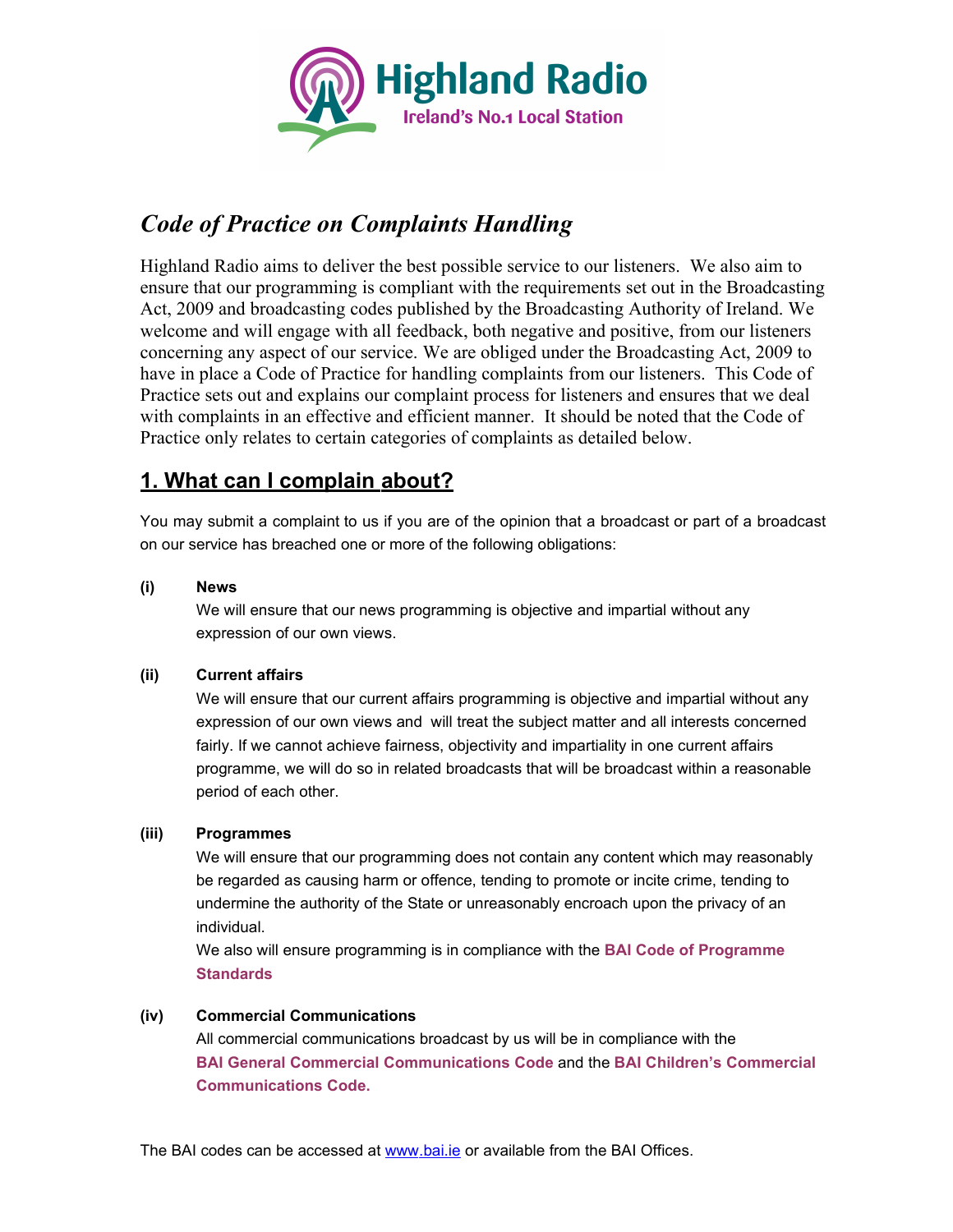If you have a complaint that does not fall under the categories set out in (i) to (iv) above, we would invite you to send your complaint to complaints @ highlandradio.com If your complaint concerns alleged defamation, you should refer to the **BAI Right of Reply Scheme** at **[www . b ai.ie](http://www.bai.ie/)** or in the complaints section at **www.highlandradio.com**

### **2. How do I make a complaint?**

You can first contact us by telephone, email or in writing informing us of your complaint. A member of our staff will contact you to discuss what concerned you and attempt to resolve the matter to your satisfaction. If we cannot resolve your complaint to your satisfaction, and you are satisfied that your complaint is covered by this Code of Practice, you should submit the following details in writing (letter, fax or email):

#### **Your name and address.**

**The category of complaint. (please refer to the categories of complaints in 'What I can complain about?' above)**

**The date & time of broadcast.**

**The name of the programme, news item or advertisement/commercial communication that you have heard and which is the subject of your complaint.**

**Detail exactly what concerned you in the broadcast.**

In order for your complaint to be accepted and considered, it must include the above details and must refer to a programme, advertisement or other form of commercial communication already broadcast on our service. To assist complainants a 'Complaint Form' is available to download from our website at **http://www.highlandradio.com/contact/complaints/**. If, by reason of disability or other good reason, you are unable to submit the complaint in writing, please contact us and we will assist you to do so. Highland Radio is committed to protecting the rights and privacy of individuals in accordance with the Data Protection Acts 1988 – 2003. The name of the complainant will not be published without his/her prior consent, for example, where a complaint is upheld. The contact details are for use by Highland Radio only. Highland Radio is not obliged to send you a copy of any broadcast. You yourself should have heard/viewed the broadcast in question.

Highland Radio will not accept complaints which we deem to be of a frivolous or vexatious nature.

### **3. How soon should I make my complaint after the broadcast?**

The Broadcasting Act, 2009 requires you to make your complaint not more than 30 days after the date of broadcast:

(a) If your complaint relates to one broadcast, 30 days after the date of that broadcast.

(b) If your complaint relates to two or more unrelated broadcast, 30 days after the date of the earlier or earliest of those broadcasts.

(c) If your complaints relates to two or more related broadcasts of which at least two are made on different dates, 30 days after the date of the later or latest of those broadcasts.

Complaints submitted outside of these time periods cannot be considered.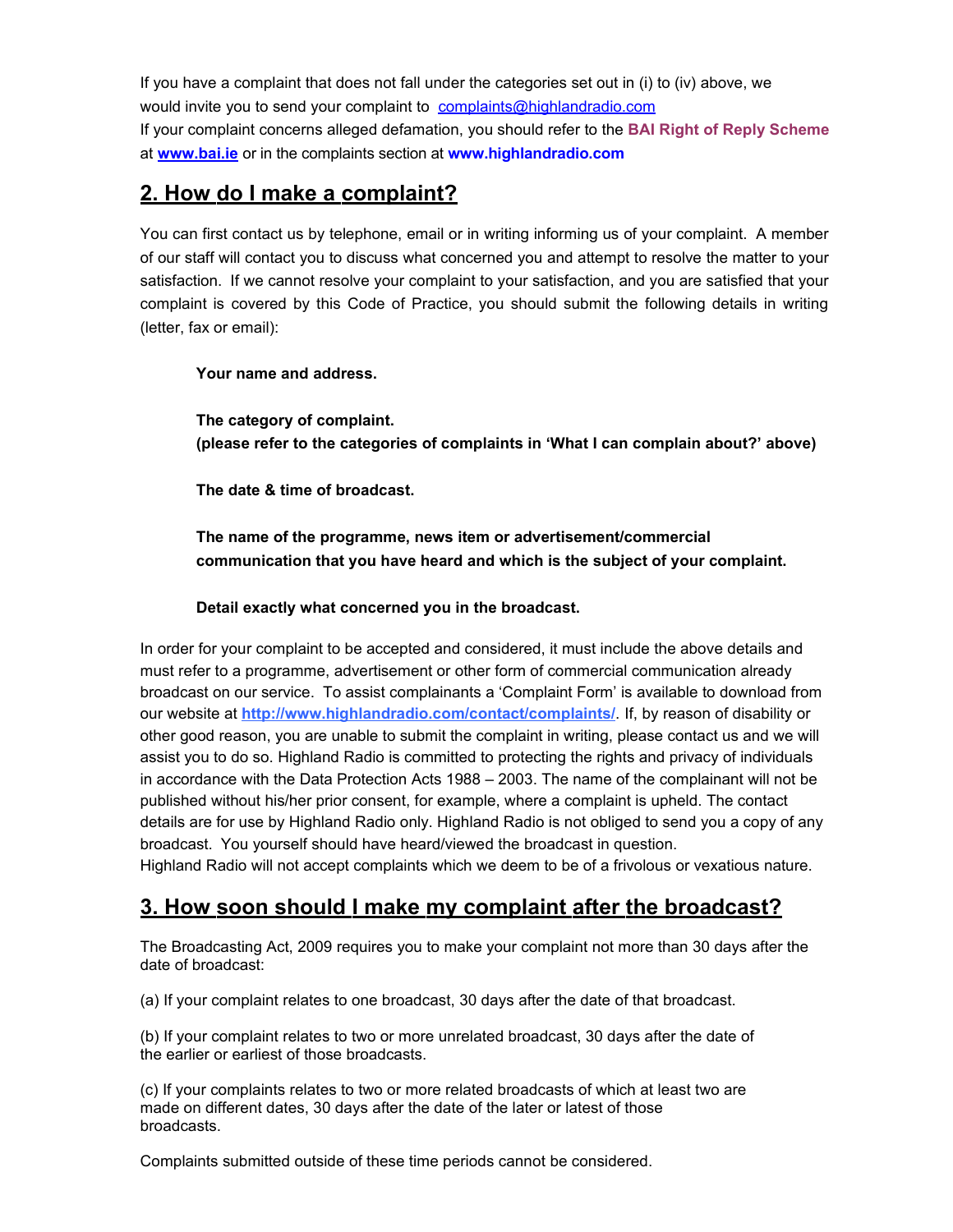### **4. W here should I send my complaint?**

You should submit your complaint to the following address:

*Managing Director* Highland Radio Pine Hill Letterkenny Co. Donegal

or email – [complaints@highlandradio.com](mailto:complaints@highlandradio.com)

### **5. W hat w ill happen my complaint?**

Once we have accepted your complaint we will work to resolve the issue/s as soon as possible. Your complaint will be carefully considered, investigated if necessary, and responded to in writing by our Programme Controller /Station Editor/ or a senior member of our programming team.

- We will write to you to acknowledge receipt of your complaint within 7 working days.
- We will consider the issues raised in your complaint.
- We will listen to the broadcast item identified in your complaint.
- Where appropriate, we will consult with any party to which your complaint relates, for example, the advertiser, the presenter or programme maker, to give that party an opportunity to provide observations and comments in relation to the issues raised by you.
- We will provide a response to your complaint which will, as far as possible, address all of the issues/concerns you have raised. We will set out the reasons for our decision on your complaint.

This response will be sent to you within 21 days from receipt of your complaint.

### **6. W hat are the potential outcom es of my complaint?**

We may uphold or reject a complaint. Upholding a complaint means that we believe that our programming did not comply with our obligations covered by this *Code of Practice.* Rejecting a complaint means we believe that our programming was in compliance with our obligations. If we uphold your complaint, we will seek to resolve it to your satisfaction in an agreed manner. The manner of resolution will be decided on a case by case basis but may include an apology, correction, clarification and/or the offer of a rebuttal.

# **7. The role of the Broadcasting Authority of Ireland**

If we have not responded to your complaint within 21 days or if you are not satisfied with our response, you can refer your complaint to the Broadcasting Authority of Ireland. The BAI will consider the complaint and may carry out an independent review of the complaint and our response. Information on how to refer a complaint to the BAI is available on the BAI website at  [www .bai.ie](http://www.bai.ie/) or from the following address:

Complaints Officer Broadcasting Authority of Ireland 2 – 5 Warrington Place, Dublin 2 Phone: (01) 6441200